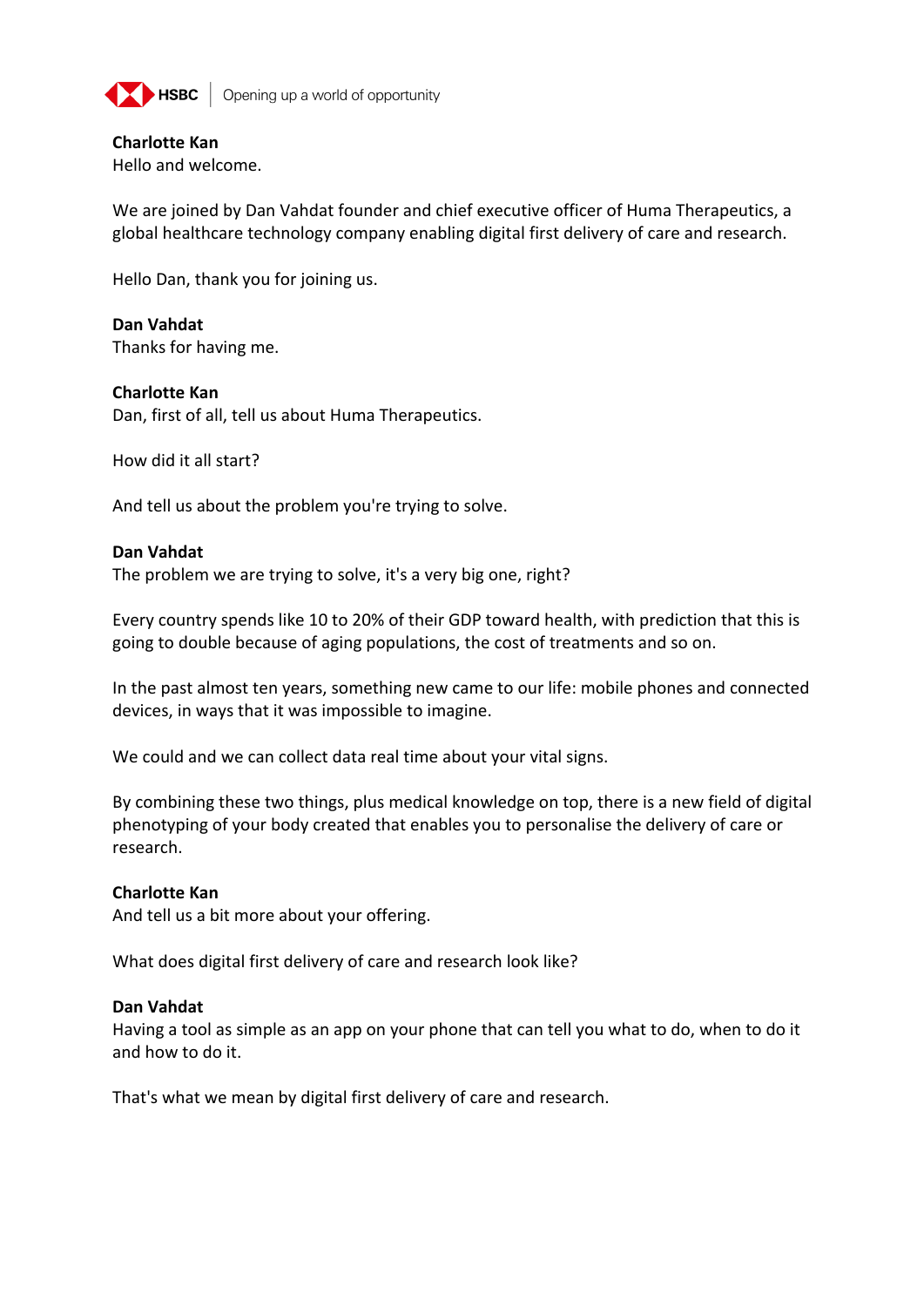

A technology that is almost like a companion, is always next to you and looking after you, while it connects you to your care team, research team, in case you are participating in research.

Suddenly having a technology that's next to you enabling that personalisation and changing the delivery of care from being reactive, which is what we used to have, to proactive, that is a huge opportunity, and it's something that for the very first time is possible today.

We showed it to a lot of clinicians, doctors in different hospitals, including John Radcliffe in Oxford, and then people loved it.

And that kind of like hobby project suddenly made us really commit to this path, which is around access to the data.

No matter where you are as a patient and no matter where you are as clinicians and care providers, because when you know things, you can do something about it.

And, and suddenly that little hobby project became like our life for the past ten years.

### **Charlotte Kan**

So how do you monetise your solution?

Who are your clients?

#### **Dan Vahdat**

We primarily work with healthcare systems, government, public systems or you have private.

It's always free for patients.

They only benefit from the solutions and get a prescription of our applications almost the same way that you get a prescription of a treatment, or a drug.

That is kind of like our work on the healthcare side.

And on the research side, we do work with life sciences companies, either do clinical trials at scale and they use our technology and we have powered some of the largest studies ever.

## **Charlotte Kan**

Dan, what's the pandemic changed for your company and also healthcare in general?

#### **Dan Vahdat**

I think pandemic really forced everybody from governments to providers, healthcare side, life sciences, to look into doing the delivery of care and research differently because you couldn't do it in an old way.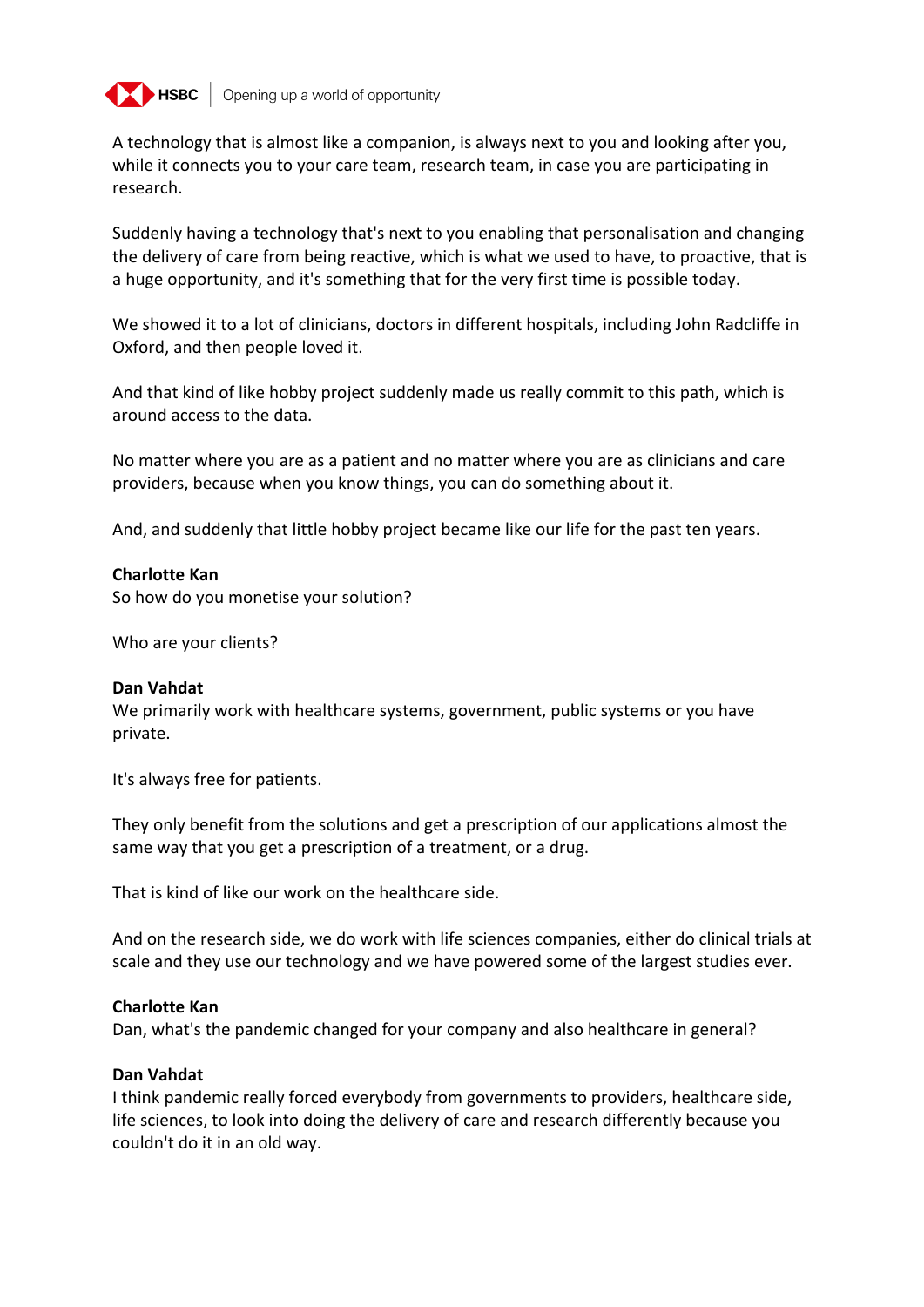

**EXPIRED** Opening up a world of opportunity

And technology was there in a really scalable way, ready to help because everybody has mobile phones.

Last year, we partnered with governments to do national deals across the country, right?

Something like this was unimaginable even for us two years ago, to be able suddenly to partner with a country like UK, like Germany, like UAE, in a larger scale to France.

It works for developing countries, rich countries and anything in between.

And that is, I think, wonderful to have the little hospitals in your pocket for everybody in the world.

### **Charlotte Kan**

What's your vision for Huma Therapeutics?

### **Dan Vahdat**

We think if you can provide the kind of treatments and interventions through hospitals at home and so on, not only do you help people to live longer, but also you help people to live happier, healthier and more productive, which is good for the society, good for the family and so on and so forth.

We as a company have raised some money historically to invest into our R&D, to invest into some of these projects, to invest in the partnership.

Without finance, you can't hire talents.

Companies like us, we have nothing really, right?

It's the talent that creates the innovation and continues innovating and making it better and better.

And in the world of technology, what money does helps you to experiment.

If you slow down for two years, other companies, they do better innovations and you get behind and you can do less impact for the patients and for the people.

But more importantly, how can we create a coalition of companies that they partner with us?

They become our shareholder strategically.

And instead of Huma Therapeutics doing it all, this ecosystem drives this movement of bringing digital first delivery of care and research to everybody in the world.